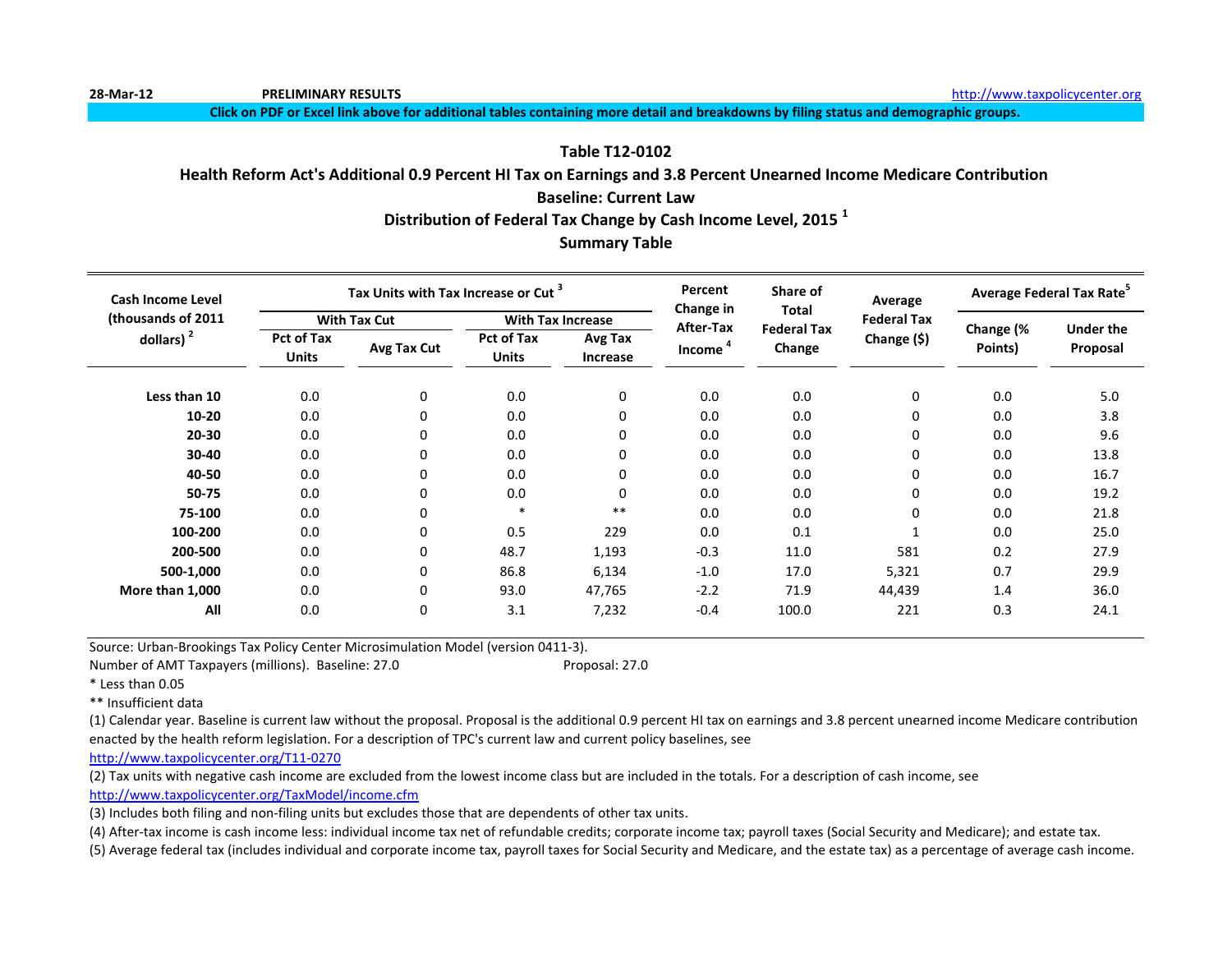| <b>Cash Income Level</b>           |                     | Percent of Tax Units <sup>3</sup> |                        | <b>Share of Total</b>        | <b>Average Federal Tax Change</b> |         | <b>Share of Federal Taxes</b> |                              | Average Federal Tax Rate <sup>5</sup> |                              |
|------------------------------------|---------------------|-----------------------------------|------------------------|------------------------------|-----------------------------------|---------|-------------------------------|------------------------------|---------------------------------------|------------------------------|
| (thousands of 2011<br>dollars) $2$ | <b>With Tax Cut</b> | <b>With Tax</b><br>Increase       | in After-Tax<br>Income | <b>Federal Tax</b><br>Change | <b>Dollars</b>                    | Percent | Change (%<br>Points)          | <b>Under the</b><br>Proposal | Change (%<br>Points)                  | <b>Under the</b><br>Proposal |
| Less than 10                       | 0.0                 | 0.0                               | 0.0                    | 0.0                          | 0                                 | 0.0     | 0.0                           | 0.2                          | 0.0                                   | 5.0                          |
| $10 - 20$                          | 0.0                 | 0.0                               | 0.0                    | 0.0                          | 0                                 | 0.0     | 0.0                           | 0.5                          | 0.0                                   | 3.8                          |
| 20-30                              | 0.0                 | 0.0                               | 0.0                    | 0.0                          | 0                                 | 0.0     | 0.0                           | 1.6                          | 0.0                                   | 9.6                          |
| $30 - 40$                          | 0.0                 | 0.0                               | 0.0                    | 0.0                          | 0                                 | 0.0     | 0.0                           | 2.6                          | 0.0                                   | 13.8                         |
| 40-50                              | 0.0                 | 0.0                               | 0.0                    | 0.0                          | 0                                 | 0.0     | 0.0                           | 3.3                          | 0.0                                   | 16.7                         |
| 50-75                              | 0.0                 | 0.0                               | 0.0                    | 0.0                          | 0                                 | 0.0     | $-0.1$                        | 9.3                          | 0.0                                   | 19.2                         |
| 75-100                             | 0.0                 |                                   | 0.0                    | 0.0                          | 0                                 | 0.0     | $-0.1$                        | 9.2                          | 0.0                                   | 21.8                         |
| 100-200                            | 0.0                 | 0.5                               | 0.0                    | 0.1                          |                                   | 0.0     | $-0.3$                        | 26.6                         | 0.0                                   | 25.0                         |
| 200-500                            | 0.0                 | 48.7                              | $-0.3$                 | 11.0                         | 581                               | 0.7     | $-0.1$                        | 18.3                         | 0.2                                   | 27.9                         |
| 500-1,000                          | 0.0                 | 86.8                              | $-1.0$                 | 17.0                         | 5,321                             | 2.5     | 0.1                           | 7.9                          | 0.7                                   | 29.9                         |
| More than 1.000                    | 0.0                 | 93.0                              | $-2.2$                 | 71.9                         | 44,439                            | 4.2     | 0.6                           | 20.5                         | 1.4                                   | 36.0                         |
| All                                | 0.0                 | 3.1                               | $-0.4$                 | 100.0                        | 221                               | 1.2     | 0.0                           | 100.0                        | 0.3                                   | 24.1                         |

Number of AMT Taxpayers (millions). Baseline: 27.0 Proposal: 27.0

## **Table T12-0102 Health Reform Act's Additional 0.9 Percent HI Tax on Earnings and 3.8 Percent Unearned Income Medicare Contribution Baseline: Current Law Distribution of Federal Tax Change by Cash Income Level, 2015 <sup>1</sup> Detail Table**

| <b>Cash Income Level</b>           |                              | Tax Units <sup>3</sup> |                                          | <b>Pre-Tax Income</b> | <b>Federal Tax Burden</b> |                            | After-Tax Income  |                     | Average                                |  |
|------------------------------------|------------------------------|------------------------|------------------------------------------|-----------------------|---------------------------|----------------------------|-------------------|---------------------|----------------------------------------|--|
| (thousands of 2011<br>dollars) $2$ | <b>Number</b><br>(thousands) | Percent of<br>Total    | Percent of<br>Average (dollars)<br>Total |                       | Average (dollars)         | <b>Percent of</b><br>Total | Average (dollars) | Percent of<br>Total | <b>Federal Ta</b><br>Rate <sup>5</sup> |  |
| Less than 10                       | 18,828                       | 11.1                   | 5,900                                    | 0.8                   | 292                       | 0.2                        | 5,608             | 1.0                 | 5.0                                    |  |
| $10 - 20$                          | 26,753                       | 15.8                   | 15,859                                   | 3.1                   | 605                       | 0.5                        | 15,255            | 3.9                 | 3.8                                    |  |
| $20 - 30$                          | 20,164                       | 11.9                   | 26,538                                   | 3.9                   | 2,548                     | 1.6                        | 23,990            | 4.7                 | 9.6                                    |  |
| $30 - 40$                          | 16,562                       | 9.8                    | 37,305                                   | 4.5                   | 5,161                     | 2.6                        | 32,144            | 5.1                 | 13.8                                   |  |
| 40-50                              | 13,738                       | 8.1                    | 47,821                                   | 4.8                   | 7,960                     | 3.4                        | 39,861            | 5.3                 | 16.7                                   |  |
| 50-75                              | 24,031                       | 14.2                   | 65,604                                   | 11.6                  | 12,625                    | 9.4                        | 52,979            | 12.3                | 19.2                                   |  |
| 75-100                             | 14,893                       | 8.8                    | 92,846                                   | 10.2                  | 20,198                    | 9.3                        | 72,648            | 10.4                | 21.8                                   |  |
| 100-200                            | 23,887                       | 14.1                   | 145,539                                  | 25.5                  | 36,407                    | 26.9                       | 109,132           | 25.1                | 25.0                                   |  |
| 200-500                            | 7,059                        | 4.2                    | 305,065                                  | 15.8                  | 84,495                    | 18.4                       | 220,569           | 15.0                | 27.7                                   |  |
| 500-1,000                          | 1,187                        | 0.7                    | 726,148                                  | 6.3                   | 211,671                   | 7.8                        | 514,477           | 5.9                 | 29.2                                   |  |
| More than 1,000                    | 603                          | 0.4                    | 3,088,329                                | 13.7                  | 1,067,710                 | 19.9                       | 2,020,618         | 11.8                | 34.6                                   |  |
| All                                | 168,946                      | 100.0                  | 80,584                                   | 100.0                 | 19,165                    | 100.0                      | 61,419            | 100.0               | 23.8                                   |  |

| Average Federal Tax Rate <sup>5</sup> |                  |  |  |  |  |  |  |  |  |
|---------------------------------------|------------------|--|--|--|--|--|--|--|--|
| Change (%                             | <b>Under the</b> |  |  |  |  |  |  |  |  |
| Points)                               | Proposal         |  |  |  |  |  |  |  |  |
|                                       |                  |  |  |  |  |  |  |  |  |
| 0.0                                   | 5.0              |  |  |  |  |  |  |  |  |
| 0.0                                   | 3.8              |  |  |  |  |  |  |  |  |
| 0.0                                   | 9.6              |  |  |  |  |  |  |  |  |
| 0.0                                   | 13.8             |  |  |  |  |  |  |  |  |
| 0.0                                   | 16.7             |  |  |  |  |  |  |  |  |
| 0.0                                   | 19.2             |  |  |  |  |  |  |  |  |
| 0.0                                   | 21.8             |  |  |  |  |  |  |  |  |
| 0.0                                   | 25.0             |  |  |  |  |  |  |  |  |
| 0.2                                   | 27.9             |  |  |  |  |  |  |  |  |
| 0.7                                   | 29.9             |  |  |  |  |  |  |  |  |
| 1.4                                   | 36.0             |  |  |  |  |  |  |  |  |
| 0.3                                   | 24.1             |  |  |  |  |  |  |  |  |
|                                       |                  |  |  |  |  |  |  |  |  |

#### **Baseline Distribution of Income and Federal Taxes by Cash Income Level, 2015 <sup>1</sup>**

| Average<br><b>Federal Tax</b><br>Rate <sup>5</sup> |  |  |  |  |  |  |  |  |  |
|----------------------------------------------------|--|--|--|--|--|--|--|--|--|
| 5.0<br>3.8                                         |  |  |  |  |  |  |  |  |  |
| 9.6                                                |  |  |  |  |  |  |  |  |  |
| 13.8<br>16.7                                       |  |  |  |  |  |  |  |  |  |
| 19.2                                               |  |  |  |  |  |  |  |  |  |
| 21.8                                               |  |  |  |  |  |  |  |  |  |
| 25.0<br>27.7                                       |  |  |  |  |  |  |  |  |  |
| 29.2                                               |  |  |  |  |  |  |  |  |  |
| 34.6                                               |  |  |  |  |  |  |  |  |  |
| 23.8                                               |  |  |  |  |  |  |  |  |  |
|                                                    |  |  |  |  |  |  |  |  |  |

(4) After-tax income is cash income less: individual income tax net of refundable credits; corporate income tax; payroll taxes (Social Security and Medicare); and estate tax.

(5) Average federal tax (includes individual and corporate income tax, payroll taxes for Social Security and Medicare, and the estate tax) as a percentage of average cash income.

(1) Calendar year. Baseline is current law without the proposal. Proposal is the additional 0.9 percent HI tax on earnings and 3.8 percent unearned income Medicare contribution enacted by the health reform legislation. For a description of TPC's current law and current policy baselines, see

[http://www.taxpolicycente](http://www.taxpolicycenter.org/T11-0270)r.org/T11-0270

(2) Tax units with negative cash income are excluded from the lowest income class but are included in the totals. For a description of cash income, see [http://www.taxpolicycente](http://www.taxpolicycenter.org/TaxModel/income.cfm)r.org/TaxModel/income.cfm

(3) Includes both filing and non-filing units but excludes those that are dependents of other tax units.

<sup>\*</sup> Less than 0.05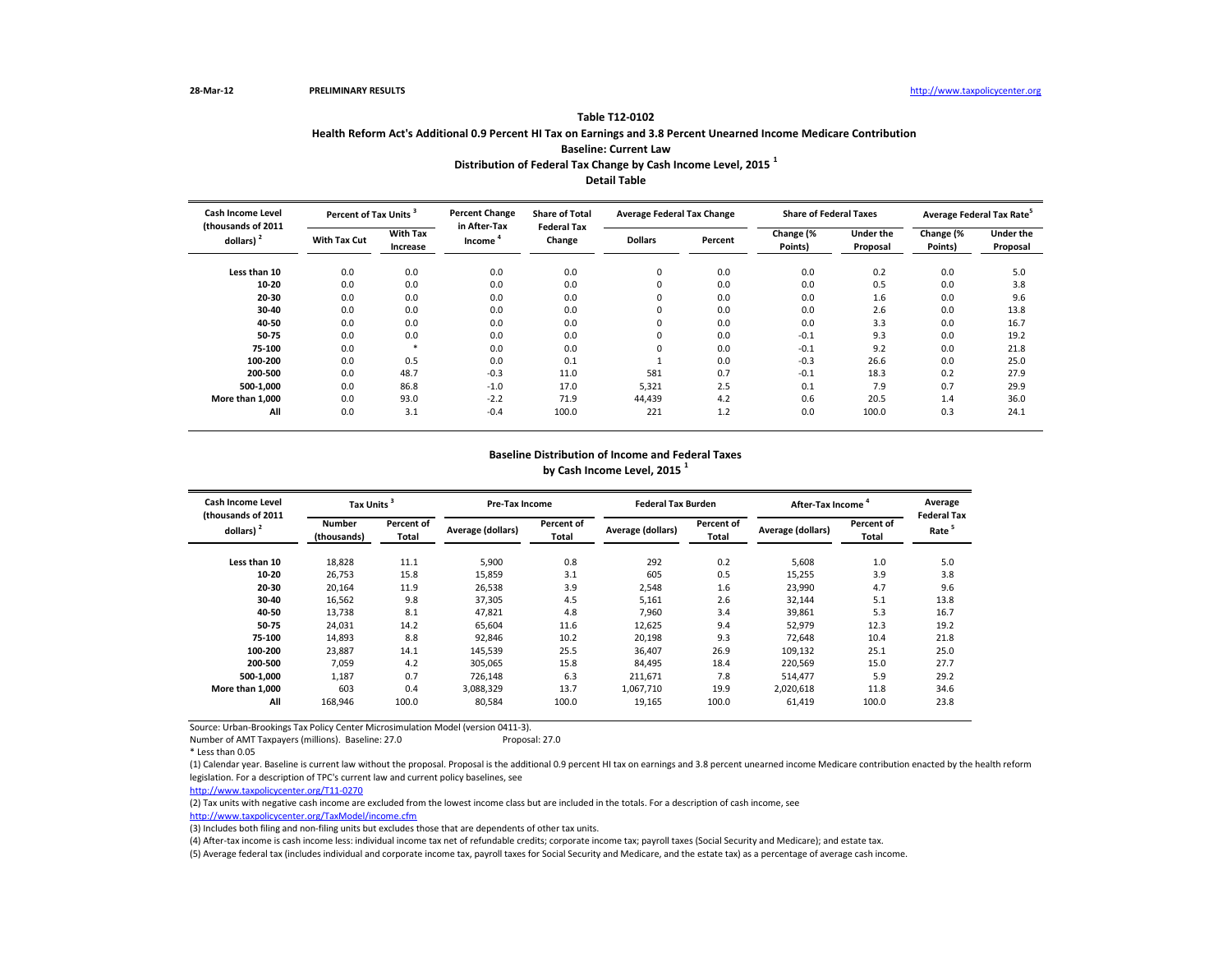| <b>Cash Income Level</b><br>(thousands of 2011<br>dollars) $2$ | Percent of Tax Units <sup>3</sup> |                             | <b>Percent Change</b>  | <b>Share of Total</b>        | <b>Average Federal Tax Change</b> |         | <b>Share of Federal Taxes</b> |                              | Average Federal Tax Rate <sup>5</sup> |                              |
|----------------------------------------------------------------|-----------------------------------|-----------------------------|------------------------|------------------------------|-----------------------------------|---------|-------------------------------|------------------------------|---------------------------------------|------------------------------|
|                                                                | <b>With Tax Cut</b>               | <b>With Tax</b><br>Increase | in After-Tax<br>Income | <b>Federal Tax</b><br>Change | <b>Dollars</b>                    | Percent | Change (%<br>Points)          | <b>Under the</b><br>Proposal | Change (%<br>Points)                  | <b>Under the</b><br>Proposal |
| Less than 10                                                   | 0.0                               | 0.0                         | 0.0                    | 0.0                          | 0                                 | 0.0     | 0.0                           | 0.8                          | 0.0                                   | 7.3                          |
| 10-20                                                          | 0.0                               | 0.0                         | 0.0                    | 0.0                          |                                   | 0.0     | 0.0                           | 2.4                          | 0.0                                   | 6.5                          |
| 20-30                                                          | 0.0                               | 0.0                         | 0.0                    | 0.0                          | 0                                 | 0.0     | 0.0                           | 4.9                          | 0.0                                   | 12.1                         |
| $30 - 40$                                                      | 0.0                               | 0.0                         | 0.0                    | 0.0                          | 0                                 | 0.0     | $-0.1$                        | 6.5                          | 0.0                                   | 15.8                         |
| 40-50                                                          | 0.0                               | 0.0                         | 0.0                    | 0.0                          |                                   | 0.0     | $-0.1$                        | 7.4                          | 0.0                                   | 19.4                         |
| 50-75                                                          | 0.0                               | 0.0                         | 0.0                    | 0.0                          |                                   | 0.0     | $-0.1$                        | 17.4                         | 0.0                                   | 22.9                         |
| 75-100                                                         | 0.0                               | 0.0                         | 0.0                    | 0.0                          |                                   | 0.0     | $-0.1$                        | 11.8                         | 0.0                                   | 25.9                         |
| 100-200                                                        | 0.0                               | 0.5                         | 0.0                    | 0.0                          |                                   | 0.0     | $-0.2$                        | 20.2                         | 0.0                                   | 27.6                         |
| 200-500                                                        | 0.0                               | 67.3                        | $-0.5$                 | 15.4                         | 1,009                             | 1.1     | 0.0                           | 11.1                         | 0.3                                   | 31.1                         |
| 500-1,000                                                      | 0.0                               | 83.8                        | $-1.3$                 | 17.5                         | 6,420                             | 2.7     | 0.1                           | 4.9                          | 0.9                                   | 33.7                         |
| More than 1,000                                                | 0.0                               | 93.1                        | $-2.6$                 | 67.0                         | 48,388                            | 4.1     | 0.4                           | 12.6                         | 1.6                                   | 40.1                         |
| All                                                            | 0.0                               | 1.1                         | $-0.2$                 | 100.0                        | 74                                | 0.8     | 0.0                           | 100.0                        | 0.2                                   | 22.7                         |

\* Less than 0.05

| <b>Cash Income Level</b><br>(thousands of 2011<br>dollars) $2$ | <b>Tax Units</b>      |                            |                   | <b>Pre-Tax Income</b> |                   | <b>Federal Tax Burden</b>  | After-Tax Income         | Average             |                                        |
|----------------------------------------------------------------|-----------------------|----------------------------|-------------------|-----------------------|-------------------|----------------------------|--------------------------|---------------------|----------------------------------------|
|                                                                | Number<br>(thousands) | Percent of<br><b>Total</b> | Average (dollars) | Percent of<br>Total   | Average (dollars) | Percent of<br><b>Total</b> | <b>Average (dollars)</b> | Percent of<br>Total | <b>Federal Ta</b><br>Rate <sup>5</sup> |
| Less than 10                                                   | 14,874                | 18.3                       | 5,819             | 2.4                   | 425               | 0.8                        | 5,393                    | 2.9                 | 7.3                                    |
| $10 - 20$                                                      | 18,897                | 23.2                       | 15,738            | 8.3                   | 1,015             | 2.4                        | 14,723                   | 10.0                | 6.5                                    |
| $20 - 30$                                                      | 12,463                | 15.3                       | 26,424            | 9.2                   | 3,191             | 4.9                        | 23,232                   | 10.4                | 12.1                                   |
| $30 - 40$                                                      | 9,026                 | 11.1                       | 37,254            | 9.4                   | 5,884             | 6.6                        | 31,370                   | 10.2                | 15.8                                   |
| 40-50                                                          | 6,458                 | 7.9                        | 47,583            | 8.6                   | 9,251             | 7.4                        | 38,331                   | 8.9                 | 19.4                                   |
| 50-75                                                          | 9,524                 | 11.7                       | 65,053            | 17.3                  | 14,867            | 17.6                       | 50,185                   | 17.2                | 22.9                                   |
| 75-100                                                         | 4,046                 | 5.0                        | 91,748            | 10.4                  | 23,734            | 11.9                       | 68,014                   | 9.9                 | 25.9                                   |
| 100-200                                                        | 4,174                 | 5.1                        | 142,151           | 16.5                  | 39,250            | 20.3                       | 102,901                  | 15.4                | 27.6                                   |
| 200-500                                                        | 926                   | 1.1                        | 311,980           | 8.1                   | 96,080            | 11.0                       | 215,900                  | 7.2                 | 30.8                                   |
| 500-1,000                                                      | 165                   | 0.2                        | 715,451           | 3.3                   | 234,785           | 4.8                        | 480,666                  | 2.9                 | 32.8                                   |
| More than 1,000                                                | 84                    | 0.1                        | 3,035,414         | 7.1                   | 1,169,216         | 12.2                       | 1,866,198                | 5.6                 | 38.5                                   |
| All                                                            | 81,336                | 100.0                      | 44,116            | 100.0                 | 9,917             | 100.0                      | 34,199                   | 100.0               | 22.5                                   |

## **Table T12-0102 Health Reform Act's Additional 0.9 Percent HI Tax on Earnings and 3.8 Percent Unearned Income Medicare Contribution Baseline: Current Law Distribution of Federal Tax Change by Cash Income Level, 2015 <sup>1</sup>**

**Detail Table - Single Tax Units**

## **Baseline Distribution of Income and Federal Taxes by Cash Income Level, 2015 <sup>1</sup>**

| Average<br>Federal Tax<br>Rate <sup>5</sup>                                                |  |  |  |  |  |  |  |  |  |
|--------------------------------------------------------------------------------------------|--|--|--|--|--|--|--|--|--|
| 7.3<br>6.5<br>12.1<br>15.8<br>19.4<br>22.9<br>25.9<br>27.6<br>30.8<br>32.8<br>38.5<br>22.5 |  |  |  |  |  |  |  |  |  |

(5) Average federal tax (includes individual and corporate income tax, payroll taxes for Social Security and Medicare, and the estate tax) as a percentage of average cash income.

(1) Calendar year. Baseline is current law without the proposal. Proposal is the additional 0.9 percent HI tax on earnings and 3.8 percent unearned income Medicare contribution enacted by the health reform legislation. For a description of TPC's current law and current policy baselines, see

[http://www.taxpolicycente](http://www.taxpolicycenter.org/T11-0270)r.org/T11-0270

(2) Tax units with negative cash income are excluded from the lowest income class but are included in the totals. For a description of cash income, see

[http://www.taxpolicycente](http://www.taxpolicycenter.org/TaxModel/income.cfm)r.org/TaxModel/income.cfm

(3) Includes both filing and non-filing units but excludes those that are dependents of other tax units.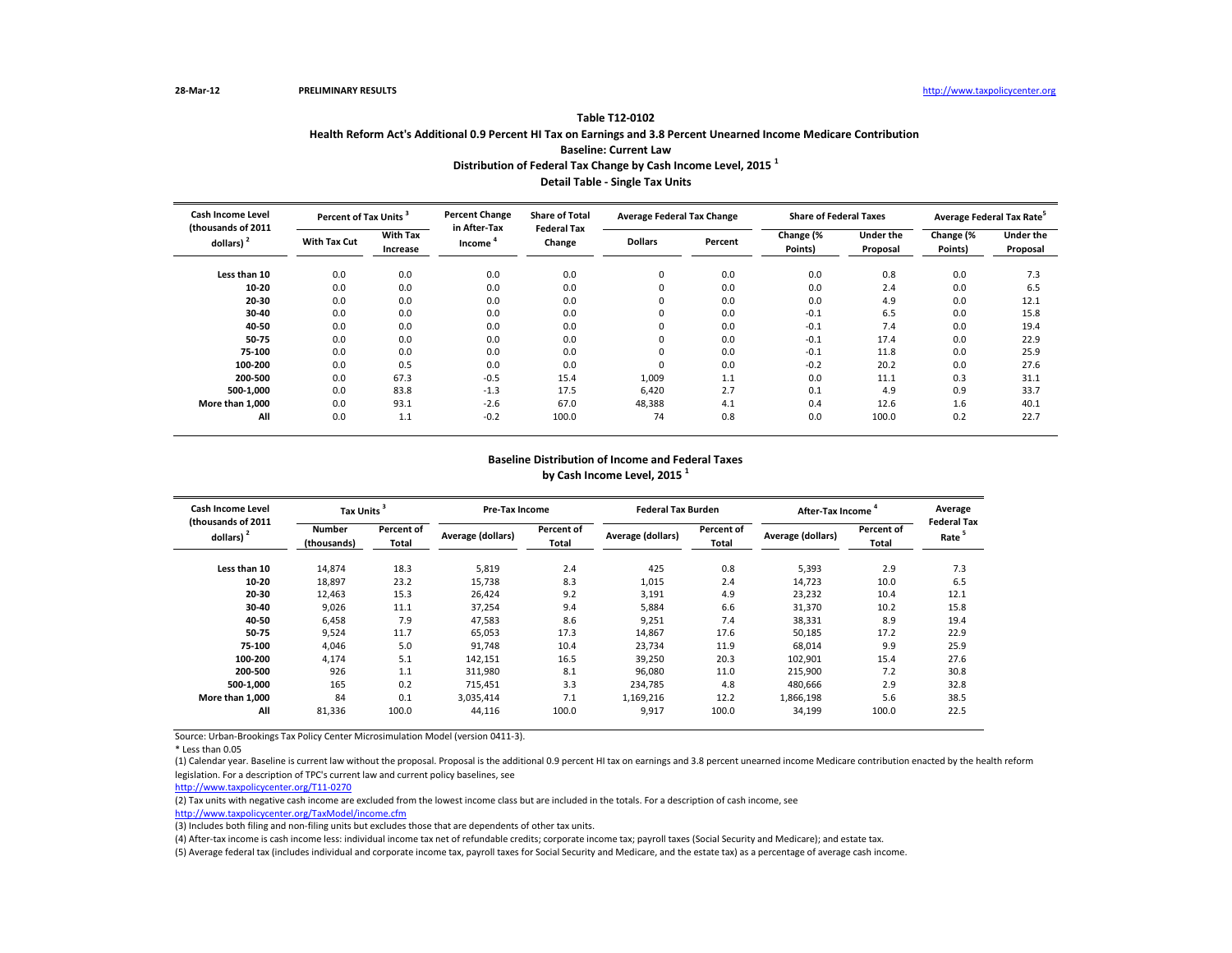| <b>Cash Income Level</b><br>(thousands of 2011)<br>dollars) $2$ | Percent of Tax Units <sup>3</sup> |                             | <b>Percent Change</b>  | <b>Share of Total</b>        | <b>Average Federal Tax Change</b> |         | <b>Share of Federal Taxes</b> |                              | Average Federal Tax Rate <sup>5</sup> |                              |
|-----------------------------------------------------------------|-----------------------------------|-----------------------------|------------------------|------------------------------|-----------------------------------|---------|-------------------------------|------------------------------|---------------------------------------|------------------------------|
|                                                                 | <b>With Tax Cut</b>               | <b>With Tax</b><br>Increase | in After-Tax<br>Income | <b>Federal Tax</b><br>Change | <b>Dollars</b>                    | Percent | Change (%<br>Points)          | <b>Under the</b><br>Proposal | Change (%<br>Points)                  | <b>Under the</b><br>Proposal |
| Less than 10                                                    | 0.0                               | 0.0                         | 0.0                    | 0.0                          | 0                                 | 0.0     | 0.0                           | 0.0                          | 0.0                                   | 3.9                          |
| $10 - 20$                                                       | 0.0                               |                             | 0.0                    | 0.0                          | 0                                 | 0.1     | 0.0                           | 0.0                          | 0.0                                   | 1.4                          |
| $20 - 30$                                                       | 0.0                               |                             | 0.0                    | 0.0                          | 0                                 | 0.0     | 0.0                           | 0.2                          | 0.0                                   | 6.5                          |
| 30-40                                                           | 0.0                               |                             | 0.0                    | 0.0                          | 0                                 | 0.0     | 0.0                           | 0.5                          | 0.0                                   | 9.9                          |
| 40-50                                                           | 0.0                               | 0.0                         | 0.0                    | 0.0                          |                                   | 0.0     | 0.0                           | 1.1                          | 0.0                                   | 11.9                         |
| 50-75                                                           | 0.0                               | 0.0                         | 0.0                    | 0.0                          | 0                                 | 0.0     | $-0.1$                        | 4.7                          | 0.0                                   | 15.4                         |
| 75-100                                                          | 0.0                               | 0.0                         | 0.0                    | 0.0                          | $\Omega$                          | 0.0     | $-0.1$                        | 7.5                          | 0.0                                   | 19.6                         |
| 100-200                                                         | 0.0                               | $\ast$                      | 0.0                    | 0.0                          | 0                                 | 0.0     | $-0.4$                        | 29.9                         | 0.0                                   | 24.4                         |
| 200-500                                                         | 0.0                               | 44.5                        | $-0.2$                 | 9.9                          | 490                               | 0.6     | $-0.2$                        | 22.3                         | 0.2                                   | 27.4                         |
| 500-1,000                                                       | 0.0                               | 87.0                        | $-1.0$                 | 17.3                         | 5,099                             | 2.5     | 0.1                           | 9.5                          | 0.7                                   | 29.3                         |
| More than 1.000                                                 | 0.0                               | 92.9                        | $-2.1$                 | 72.8                         | 42,701                            | 4.1     | 0.7                           | 24.2                         | 1.4                                   | 35.3                         |
| All                                                             | 0.0                               | 6.7                         | $-0.5$                 | 100.0                        | 494                               | 1.3     | 0.0                           | 100.0                        | 0.3                                   | 25.5                         |

#### **Table T12-0102**

**Health Reform Act's Additional 0.9 Percent HI Tax on Earnings and 3.8 Percent Unearned Income Medicare Contribution** 

| <b>Cash Income Level</b>            | <b>Tax Units</b>             |                                   |                   | Pre-Tax Income      |                   | <b>Federal Tax Burden</b> | After-Tax Income  | Average             |                                        |
|-------------------------------------|------------------------------|-----------------------------------|-------------------|---------------------|-------------------|---------------------------|-------------------|---------------------|----------------------------------------|
| (thousands of 2011)<br>dollars) $2$ | <b>Number</b><br>(thousands) | <b>Percent of</b><br><b>Total</b> | Average (dollars) | Percent of<br>Total | Average (dollars) | Percent of<br>Total       | Average (dollars) | Percent of<br>Total | <b>Federal Ta</b><br>Rate <sup>5</sup> |
| Less than 10                        | 1,193                        | 2.0                               | 5,175             | 0.1                 | 202               | 0.0                       | 4,974             | 0.1                 | 3.9                                    |
| $10 - 20$                           | 2,308                        | 3.9                               | 16,515            | 0.4                 | 234               | 0.0                       | 16,280            | 0.6                 | 1.4                                    |
| $20 - 30$                           | 2,817                        | 4.8                               | 26,670            | 0.9                 | 1,729             | 0.2                       | 24,941            | 1.1                 | 6.5                                    |
| $30 - 40$                           | 3,184                        | 5.4                               | 37,640            | 1.4                 | 3,736             | 0.6                       | 33,904            | 1.7                 | 9.9                                    |
| 40-50                               | 4,125                        | 7.0                               | 48,277            | 2.3                 | 5,762             | 1.1                       | 42,515            | 2.7                 | 11.9                                   |
| 50-75                               | 10,125                       | 17.2                              | 66,252            | 7.8                 | 10,209            | 4.8                       | 56,043            | 8.8                 | 15.4                                   |
| 75-100                              | 8,981                        | 15.3                              | 93,522            | 9.7                 | 18,342            | 7.6                       | 75,180            | 10.4                | 19.6                                   |
| 100-200                             | 18,369                       | 31.2                              | 146,871           | 31.2                | 35,789            | 30.2                      | 111,082           | 31.6                | 24.4                                   |
| 200-500                             | 5,889                        | 10.0                              | 304,115           | 20.7                | 82,777            | 22.4                      | 221,338           | 20.2                | 27.2                                   |
| 500-1,000                           | 983                          | 1.7                               | 728,319           | 8.3                 | 207,933           | 9.4                       | 520,386           | 7.9                 | 28.6                                   |
| More than 1,000                     | 495                          | 0.8                               | 3,052,733         | 17.5                | 1,034,092         | 23.6                      | 2,018,641         | 15.5                | 33.9                                   |
| All                                 | 58,870                       | 100.0                             | 146,762           | 100.0               | 36,924            | 100.0                     | 109,838           | 100.0               | 25.2                                   |

**Baseline: Current Law**

**Distribution of Federal Tax Change by Cash Income Level, 2015 <sup>1</sup>**

**Detail Table - Married Tax Units Filing Jointly**

### **Baseline Distribution of Income and Federal Taxes by Cash Income Level, 2015 <sup>1</sup>**

| Average<br><b>Federal Tax</b><br>Rate <sup>5</sup>                       |  |  |  |  |  |  |  |  |  |
|--------------------------------------------------------------------------|--|--|--|--|--|--|--|--|--|
| 3.9<br>1.4<br>6.5<br>۹.۹<br>11.9<br>15.4<br>19.6<br>24.4<br>27.2<br>28.6 |  |  |  |  |  |  |  |  |  |
| 33.9<br>25.2                                                             |  |  |  |  |  |  |  |  |  |

(5) Average federal tax (includes individual and corporate income tax, payroll taxes for Social Security and Medicare, and the estate tax) as a percentage of average cash income.

(1) Calendar year. Baseline is current law without the proposal. Proposal is the additional 0.9 percent HI tax on earnings and 3.8 percent unearned income Medicare contribution enacted by the health reform legislation. For a description of TPC's current law and current policy baselines, see

[http://www.taxpolicycente](http://www.taxpolicycenter.org/T11-0270)r.org/T11-0270

(2) Tax units with negative cash income are excluded from the lowest income class but are included in the totals. For a description of cash income, see

[http://www.taxpolicycente](http://www.taxpolicycenter.org/TaxModel/income.cfm)r.org/TaxModel/income.cfm

(3) Includes both filing and non-filing units but excludes those that are dependents of other tax units.

<sup>\*</sup> Less than 0.05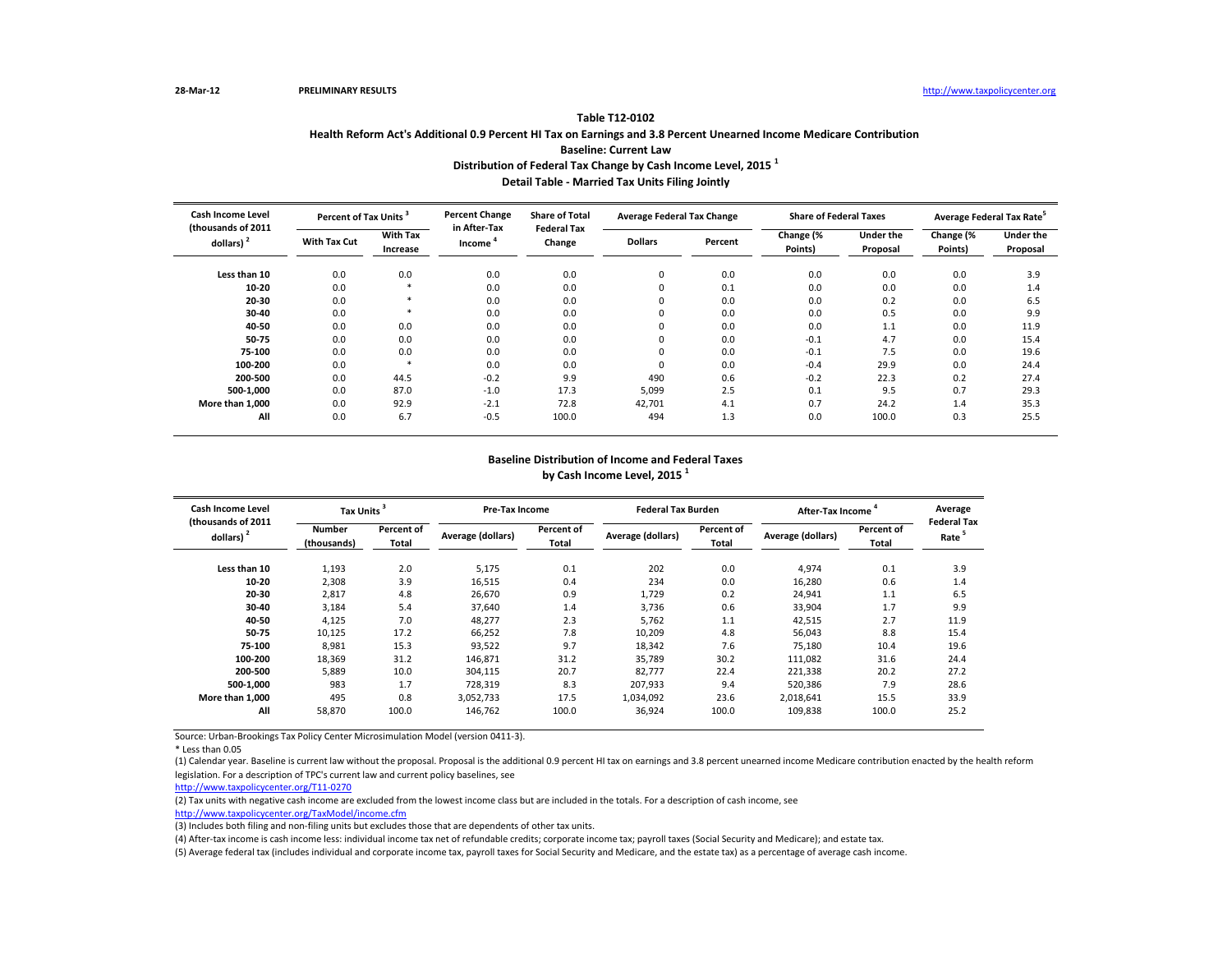| <b>Cash Income Level</b>           | Percent of Tax Units <sup>3</sup> |                             | <b>Percent Change</b>  | <b>Share of Total</b>        | <b>Average Federal Tax Change</b> |         | <b>Share of Federal Taxes</b> |                              | Average Federal Tax Rate <sup>5</sup> |                              |
|------------------------------------|-----------------------------------|-----------------------------|------------------------|------------------------------|-----------------------------------|---------|-------------------------------|------------------------------|---------------------------------------|------------------------------|
| (thousands of 2011<br>dollars) $2$ | <b>With Tax Cut</b>               | <b>With Tax</b><br>Increase | in After-Tax<br>Income | <b>Federal Tax</b><br>Change | <b>Dollars</b>                    | Percent | Change (%<br>Points)          | <b>Under the</b><br>Proposal | Change (%<br>Points)                  | <b>Under the</b><br>Proposal |
| Less than 10                       | 0.0                               | 0.0                         | 0.0                    | 0.0                          | $\mathbf 0$                       | 0.0     | 0.0                           | $-0.6$                       | 0.0                                   | $-6.5$                       |
| $10 - 20$                          | 0.0                               | 0.0                         | 0.0                    | 0.0                          | 0                                 | 0.0     | 0.0                           | $-2.1$                       | 0.0                                   | $-5.0$                       |
| $20 - 30$                          | 0.0                               | 0.0                         | 0.0                    | 0.0                          | 0                                 | 0.0     | 0.0                           | 2.7                          | 0.0                                   | 4.3                          |
| 30-40                              | 0.0                               | 0.0                         | 0.0                    | 0.0                          | 0                                 | 0.0     | 0.0                           | 9.0                          | 0.0                                   | 12.0                         |
| 40-50                              | 0.0                               | 0.0                         | 0.0                    | 0.0                          | 0                                 | 0.0     | $-0.1$                        | 11.0                         | 0.0                                   | 16.4                         |
| 50-75                              | 0.0                               | 0.0                         | 0.0                    | 0.0                          |                                   | 0.0     | $-0.1$                        | 25.5                         | 0.0                                   | 20.0                         |
| 75-100                             | 0.0                               | 0.0                         | 0.0                    | 0.0                          | $\Omega$                          | 0.0     | $-0.1$                        | 16.8                         | 0.0                                   | 22.9                         |
| 100-200                            | 0.0                               | 0.2                         | 0.0                    | 0.0                          |                                   | 0.0     | $-0.1$                        | 20.5                         | 0.0                                   | 25.7                         |
| 200-500                            | 0.0                               | 79.0                        | $-0.4$                 | 17.0                         | 772                               | 1.0     | 0.0                           | 7.5                          | 0.3                                   | 26.8                         |
| 500-1,000                          | 0.0                               | 91.3                        | $-1.1$                 | 17.2                         | 5,373                             | 2.7     | 0.1                           | 2.8                          | 0.8                                   | 29.0                         |
| More than 1.000                    | 0.0                               | 95.7                        | $-2.3$                 | 65.7                         | 43,857                            | 4.2     | 0.3                           | 6.9                          | 1.5                                   | 36.8                         |
| All                                | 0.0                               | 0.7                         | $-0.1$                 | 100.0                        | 32                                | 0.4     | 0.0                           | 100.0                        | 0.1                                   | 16.9                         |

\* Less than 0.05

# **Table T12-0102 Health Reform Act's Additional 0.9 Percent HI Tax on Earnings and 3.8 Percent Unearned Income Medicare Contribution Baseline: Current Law**

| <b>Cash Income Level</b>           | <b>Tax Units</b>      |                            | <b>Pre-Tax Income</b> |                     | <b>Federal Tax Burden</b> |                     | After-Tax Income         |                     | Average                                |
|------------------------------------|-----------------------|----------------------------|-----------------------|---------------------|---------------------------|---------------------|--------------------------|---------------------|----------------------------------------|
| (thousands of 2011<br>dollars) $2$ | Number<br>(thousands) | Percent of<br><b>Total</b> | Average (dollars)     | Percent of<br>Total | Average (dollars)         | Percent of<br>Total | <b>Average (dollars)</b> | Percent of<br>Total | <b>Federal Ta</b><br>Rate <sup>5</sup> |
| Less than 10                       | 2,630                 | 10.1                       | 6,699                 | 1.5                 | $-437$                    | $-0.6$              | 7,136                    | 1.9                 | $-6.5$                                 |
| $10 - 20$                          | 5,290                 | 20.3                       | 15,982                | 7.3                 | $-797$                    | $-2.2$              | 16,779                   | 9.2                 | $-5.0$                                 |
| $20 - 30$                          | 4,577                 | 17.5                       | 26,748                | 10.5                | 1,144                     | 2.7                 | 25,604                   | 12.1                | 4.3                                    |
| $30 - 40$                          | 3,986                 | 15.3                       | 37,118                | 12.7                | 4,451                     | 9.1                 | 32,666                   | 13.4                | 12.0                                   |
| 40-50                              | 2,750                 | 10.5                       | 47,741                | 11.3                | 7,851                     | 11.0                | 39,890                   | 11.3                | 16.4                                   |
| 50-75                              | 3,859                 | 14.8                       | 65,204                | 21.6                | 13,011                    | 25.6                | 52,193                   | 20.8                | 20.0                                   |
| 75-100                             | 1,567                 | 6.0                        | 91,930                | 12.4                | 21,075                    | 16.8                | 70,855                   | 11.5                | 22.9                                   |
| 100-200                            | 1,144                 | 4.4                        | 137,276               | 13.5                | 35,325                    | 20.6                | 101,950                  | 12.0                | 25.7                                   |
| 200-500                            | 185                   | 0.7                        | 297,897               | 4.7                 | 79,122                    | 7.5                 | 218,775                  | 4.2                 | 26.6                                   |
| 500-1,000                          | 27                    | 0.1                        | 706,379               | 1.6                 | 199,713                   | 2.7                 | 506,666                  | 1.4                 | 28.3                                   |
| More than 1,000                    | 13                    | 0.1                        | 2,940,222             | 3.2                 | 1,037,074                 | 6.7                 | 1,903,148                | 2.5                 | 35.3                                   |
| All                                | 26,121                | 100.0                      | 44,620                | 100.0               | 7,508                     | 100.0               | 37,112                   | 100.0               | 16.8                                   |

**Distribution of Federal Tax Change by Cash Income Level, 2015 <sup>1</sup>**

**Detail Table - Head of Household Tax Units**

### **Baseline Distribution of Income and Federal Taxes by Cash Income Level, 2015 <sup>1</sup>**

| $-6.5$<br>$-5.0$<br>4.3<br>12.0<br>16.4<br>20.0<br>22.9<br>25.7<br>26.6<br>28.3<br>35.3 | Average<br>Federal Tax<br>Rate <sup>5</sup> |
|-----------------------------------------------------------------------------------------|---------------------------------------------|
| 16.8                                                                                    |                                             |

(5) Average federal tax (includes individual and corporate income tax, payroll taxes for Social Security and Medicare, and the estate tax) as a percentage of average cash income.

(1) Calendar year. Baseline is current law without the proposal. Proposal is the additional 0.9 percent HI tax on earnings and 3.8 percent unearned income Medicare contribution enacted by the health reform legislation. For a description of TPC's current law and current policy baselines, see

[http://www.taxpolicycente](http://www.taxpolicycenter.org/T11-0270)r.org/T11-0270

(2) Tax units with negative cash income are excluded from the lowest income class but are included in the totals. For a description of cash income, see

[http://www.taxpolicycente](http://www.taxpolicycenter.org/TaxModel/income.cfm)r.org/TaxModel/income.cfm

(3) Includes both filing and non-filing units but excludes those that are dependents of other tax units.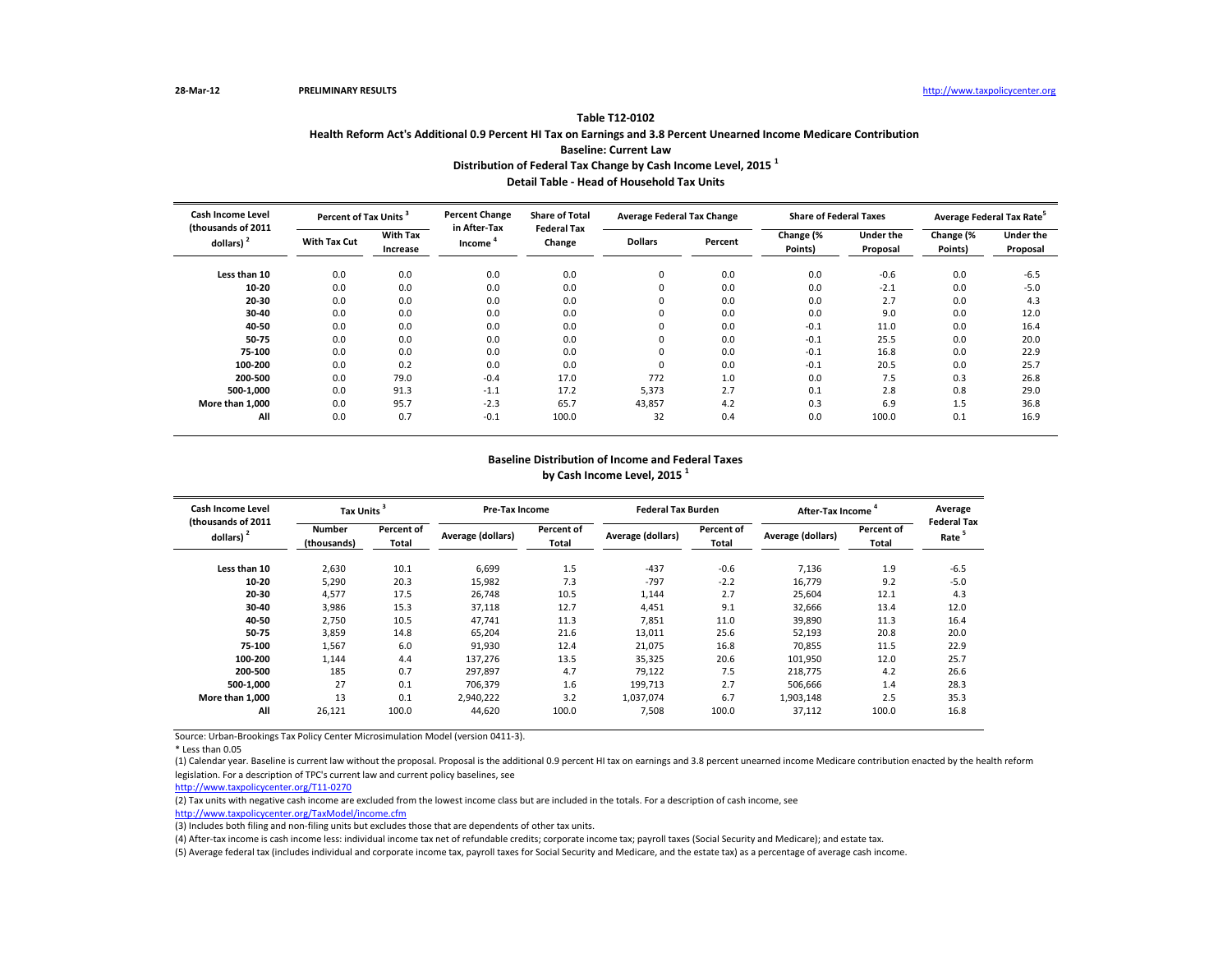| <b>Cash Income Level</b>            | Percent of Tax Units <sup>3</sup> |                             | <b>Percent Change</b>  | <b>Share of Total</b>        | <b>Average Federal Tax Change</b> |         | <b>Share of Federal Taxes</b> |                              | Average Federal Tax Rate <sup>5</sup> |                              |
|-------------------------------------|-----------------------------------|-----------------------------|------------------------|------------------------------|-----------------------------------|---------|-------------------------------|------------------------------|---------------------------------------|------------------------------|
| (thousands of 2011)<br>dollars) $2$ | <b>With Tax Cut</b>               | <b>With Tax</b><br>Increase | in After-Tax<br>Income | <b>Federal Tax</b><br>Change | <b>Dollars</b>                    | Percent | Change (%<br>Points)          | <b>Under the</b><br>Proposal | Change (%<br>Points)                  | <b>Under the</b><br>Proposal |
| Less than 10                        | 0.0                               | 0.0                         | 0.0                    | 0.0                          | 0                                 | 0.0     | 0.0                           | $-0.2$                       | 0.0                                   | $-10.6$                      |
| 10-20                               | 0.0                               | 0.0                         | 0.0                    | 0.0                          | 0                                 | 0.0     | 0.0                           | $-0.6$                       | 0.0                                   | $-9.2$                       |
| 20-30                               | 0.0                               | 0.0                         | 0.0                    | 0.0                          | 0                                 | 0.0     | 0.0                           | 0.3                          | 0.0                                   | 2.4                          |
| 30-40                               | 0.0                               | 0.0                         | 0.0                    | 0.0                          | 0                                 | 0.0     | 0.0                           | 1.6                          | 0.0                                   | 11.1                         |
| 40-50                               | 0.0                               | 0.0                         | 0.0                    | 0.0                          | 0                                 | 0.0     | 0.0                           | 2.4                          | 0.0                                   | 15.6                         |
| 50-75                               | 0.0                               | 0.0                         | 0.0                    | 0.0                          | $\Omega$                          | 0.0     | $-0.1$                        | 7.4                          | 0.0                                   | 18.8                         |
| 75-100                              | 0.0                               | $\ast$                      | 0.0                    | 0.0                          | $\Omega$                          | 0.0     | $-0.1$                        | 9.1                          | 0.0                                   | 21.6                         |
| 100-200                             | 0.0                               | 0.2                         | 0.0                    | 0.0                          |                                   | 0.0     | $-0.3$                        | 30.1                         | 0.0                                   | 25.2                         |
| 200-500                             | 0.0                               | 48.9                        | $-0.2$                 | 11.8                         | 485                               | 0.6     | $-0.1$                        | 21.3                         | 0.2                                   | 28.0                         |
| 500-1,000                           | 0.0                               | 94.2                        | $-0.9$                 | 17.9                         | 4,808                             | 2.2     | 0.1                           | 8.6                          | 0.7                                   | 30.6                         |
| More than 1,000                     | 0.0                               | 97.9                        | $-2.1$                 | 70.2                         | 41,034                            | 3.8     | 0.5                           | 19.9                         | 1.3                                   | 36.6                         |
| All                                 | 0.0                               | 4.5                         | $-0.3$                 | 100.0                        | 261                               | 1.1     | 0.0                           | 100.0                        | 0.3                                   | 24.6                         |

\* Less than 0.05

Note: Tax units with children are those claiming an exemption for children at home or away from home.

| <b>Cash Income Level</b>            | Tax Units <sup>3</sup>       |                     | <b>Pre-Tax Income</b> |                     | <b>Federal Tax Burden</b> |                     | After-Tax Income  |                     | Average                                |  |
|-------------------------------------|------------------------------|---------------------|-----------------------|---------------------|---------------------------|---------------------|-------------------|---------------------|----------------------------------------|--|
| (thousands of 2011)<br>dollars) $2$ | <b>Number</b><br>(thousands) | Percent of<br>Total | Average (dollars)     | Percent of<br>Total | Average (dollars)         | Percent of<br>Total | Average (dollars) | Percent of<br>Total | <b>Federal Ta</b><br>Rate <sup>5</sup> |  |
| Less than 10                        | 3,055                        | 6.1                 | 6,104                 | 0.4                 | $-647$                    | $-0.2$              | 6,751             | 0.5                 | $-10.6$                                |  |
| $10 - 20$                           | 5,354                        | 10.7                | 16,179                | 1.7                 | $-1,483$                  | $-0.6$              | 17,661            | 2.4                 | $-9.2$                                 |  |
| $20 - 30$                           | 5,205                        | 10.4                | 26,687                | 2.7                 | 647                       | 0.3                 | 26,039            | 3.5                 | 2.4                                    |  |
| 30-40                               | 4,865                        | 9.7                 | 37,231                | 3.5                 | 4,140                     | 1.6                 | 33,091            | 4.1                 | 11.1                                   |  |
| 40-50                               | 4,063                        | 8.1                 | 47,981                | 3.8                 | 7,481                     | 2.4                 | 40,500            | 4.2                 | 15.6                                   |  |
| 50-75                               | 7,481                        | 14.9                | 66,213                | 9.6                 | 12,469                    | 7.5                 | 53,743            | 10.3                | 18.8                                   |  |
| 75-100                              | 5,727                        | 11.4                | 93,379                | 10.4                | 20,127                    | 9.2                 | 73,252            | 10.8                | 21.6                                   |  |
| 100-200                             | 10,299                       | 20.5                | 146,387               | 29.3                | 36,954                    | 30.4                | 109,433           | 29.0                | 25.2                                   |  |
| 200-500                             | 3,188                        | 6.4                 | 301,180               | 18.7                | 83,961                    | 21.4                | 217,219           | 17.8                | 27.9                                   |  |
| 500-1,000                           | 488                          | 1.0                 | 726,899               | 6.9                 | 217,550                   | 8.5                 | 509,350           | 6.4                 | 29.9                                   |  |
| More than 1,000                     | 225                          | 0.5                 | 3,052,860             | 13.3                | 1,077,045                 | 19.3                | 1,975,815         | 11.4                | 35.3                                   |  |
| All                                 | 50,185                       | 100.0               | 102,460               | 100.0               | 24,912                    | 100.0               | 77,548            | 100.0               | 24.3                                   |  |

## **Table T12-0102 Health Reform Act's Additional 0.9 Percent HI Tax on Earnings and 3.8 Percent Unearned Income Medicare Contribution Baseline: Current Law Distribution of Federal Tax Change by Cash Income Level, 2015 <sup>1</sup> Detail Table - Tax Units with Children**

#### **Baseline Distribution of Income and Federal Taxes by Cash Income Level, 2015 <sup>1</sup>**

| Average<br><b>Federal Tax</b><br>5<br>Rate                                             |
|----------------------------------------------------------------------------------------|
| -10.6<br>$-9.2$<br>2.4<br>11.1<br>15.6<br>18.8<br>21.6<br>25.2<br>27.9<br>29.9<br>35.3 |
| 24.3                                                                                   |

(5) Average federal tax (includes individual and corporate income tax, payroll taxes for Social Security and Medicare, and the estate tax) as a percentage of average cash income.

(1) Calendar year. Baseline is current law without the proposal. Proposal is the additional 0.9 percent HI tax on earnings and 3.8 percent unearned income Medicare contribution enacted by the health reform legislation. For a description of TPC's current law and current policy baselines, see

[http://www.taxpolicycente](http://www.taxpolicycenter.org/T11-0270)r.org/T11-0270

(2) Tax units with negative cash income are excluded from the lowest income class but are included in the totals. For a description of cash income, see [http://www.taxpolicycente](http://www.taxpolicycenter.org/TaxModel/income.cfm)r.org/TaxModel/income.cfm

(3) Includes both filing and non-filing units but excludes those that are dependents of other tax units.